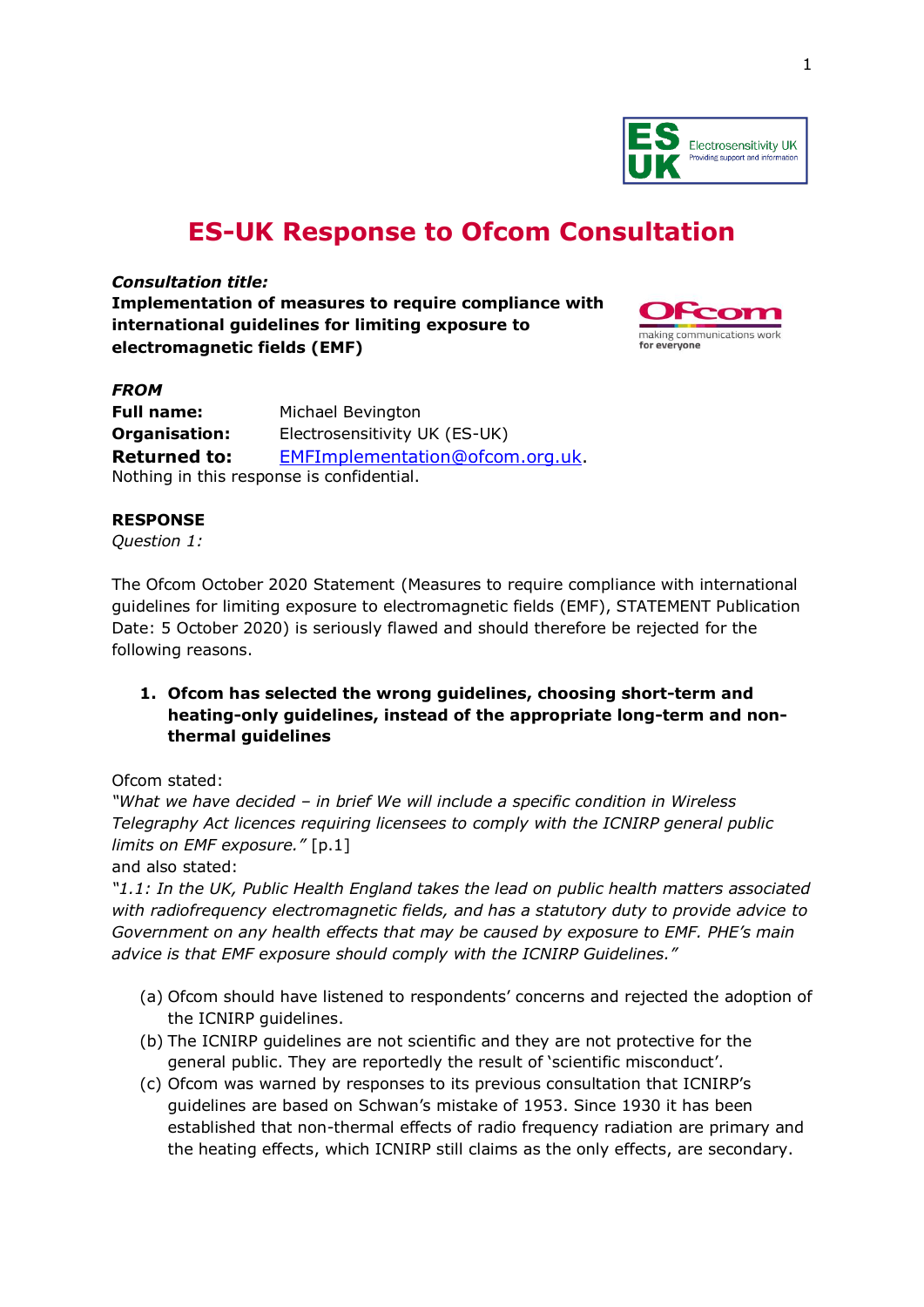- (d) In 1957 the leading regulator in the USA admitted that Schwan's heating hypothesis, still used by PHE and ICNIRP, was not based on scientific evidence and was therefore 'arbitrary'.
- (e) It is unacceptable for any government department in 2020 to adopt guidelines known since 1957 to be established on unscientific and arbitrary assumptions, and not based on the full weight of evidence from the majority of expert scientists. This is especially true, given that Schwan's invalidated hypothesis of 1953 on which ICNIRP guidelines are still based was known since 1930 to be against the established science. That is why other countries adopted long-term and non-thermal guidelines from 1935, before the USA chose its arbitrary and unscientific guidelines in 1957 still followed by ICNIRP.
- (f) Ofcom have chosen the wrong guidelines, short-term and heating-only. They should now reject these and instead follow the majority and mainstream science by adopting the appropriate international long-term and non-thermal guidelines.

## **2. Ofcom incorrectly claims that it has listened to respondents' concerns**

Ofcom concluded in its October 2020 Statement that:

*"1.11: We have however listened to respondents' concerns and have introduced important changes to the wording of our proposed licence condition and 'Guidance on EMF Compliance and Enforcement'. These changes clarify the scope of our proposals and address concerns raised by respondents relating to their potential impact."*

- (a) This response by Ofcom fails to address the concerns expressed by up to 85% of personal responses, nearly half the total number of responses, which, according to Ofcom "stated their opposition … in particular on public health grounds".
- (b) If Ofcom had listened to respondents' concerns, it would have rejected its support of PHE and ICNIRP with their wrong guidelines for short-term and heating effects only, and instead chosen appropriate international long-term and non-thermal guidelines.
- (c) It is unacceptable for a government department like Ofcom to put the health of the general public at a risk established since 1930.
- (d) ICNIRP is legally required via the WHO to adopt guidelines sympathetic to the wireless radiation industry and not for the health of all the general public.
- (e) ICNIRP has always included members of PHE since it was set up in 1990 as a spin-off of a radiation committee, which had as an aim the maximisation of the use of radiation.
- (f) ICNIRP is a private single-viewpoint clique without a single expert member with experience in diagnosing the established physiological health effects of radio frequency radiation such as electrosensitivity, known in the scientific literature since 1743.

## **3. Ofcom's wrong assessment of the science and its support of groups promulgating myths and conspiracy theories.**

### Ofcom states:

*"2.6. Under normal conditions, most uses of radio spectrum for wireless communications present no health risks to humans, but exposure to very high levels of radiofrequency*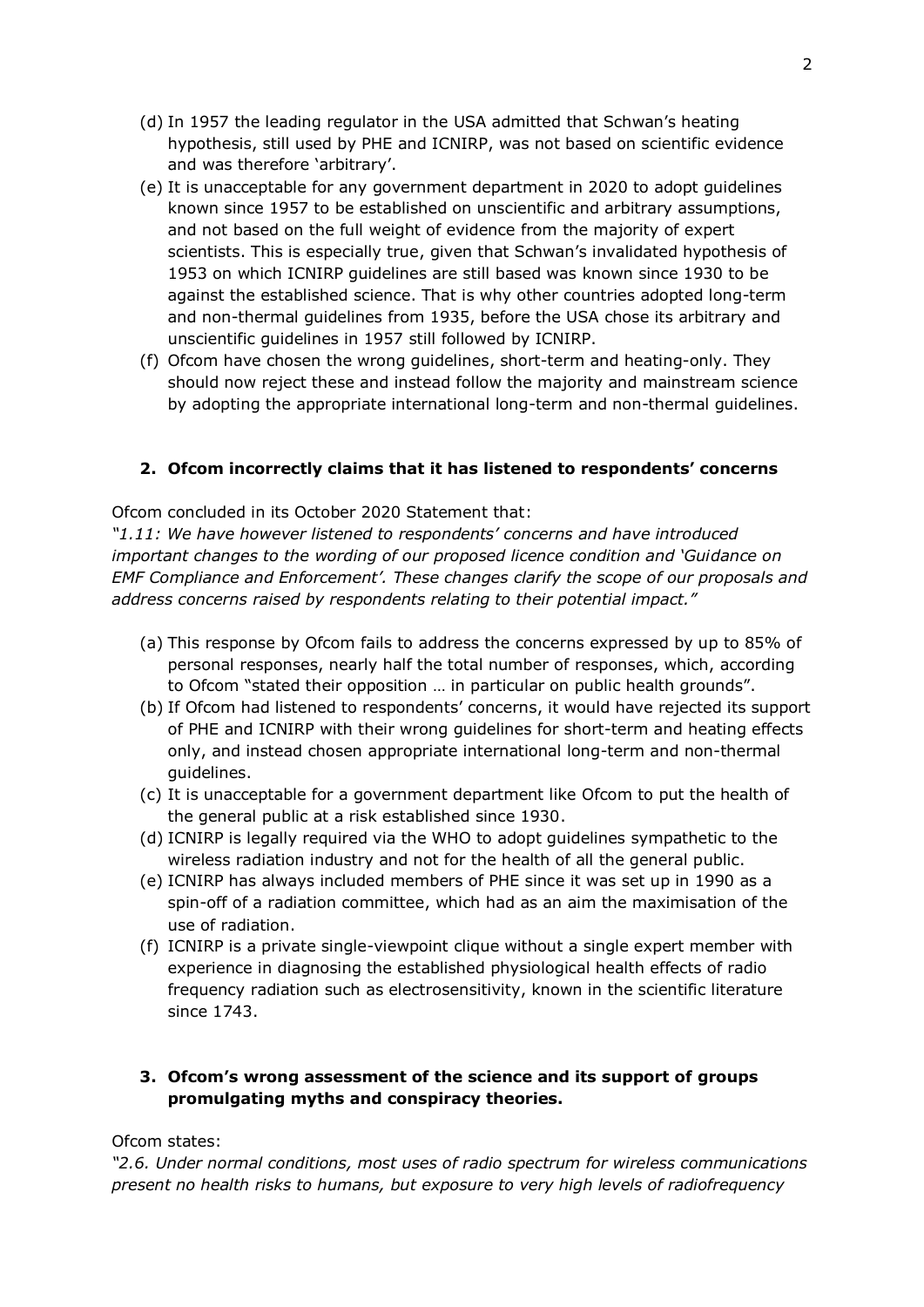*EMF can be harmful. According to the World Health Organization (WHO), the main effect of radiofrequency EMF is the heating of body tissue."*

- (a) This is an absurd claim by Ofcom in terms of the established science. As explained above, it has been known since 1930 that the key effects of radio frequency radiation are non-thermal, with thermal consequences one of many subsequent results. The USA and Russian regulators recognised this in the 1930s. The first radio frequency radiation guidelines were non-thermal, in the 1930s. The unscientific ICNIRP thermal regulations were the result of Schwan's invalidated hypothesis of 1953, which the US government then forced on the US regulators in 1957.
- (b) Ofcom should not, in 2020, be making the same unscientific mistake as 1953, even if it supports the wireless industry.
- (c) If the main effect of radio frequency radiation is heating, as Ofcom claims with no valid scientific evidence, then the UK government and many others would not use non-thermal radio frequency radiation in warfare, as they have done since 1953. In fact, non-thermal radio frequency radiation was a key military factor in all recent middle eastern wars and has also been used in enemy attacks on diplomats and their families.
- (d) If the main effect of radio frequency radiation is heating, as Ofcom claims with no valid scientific evidence, then vast numbers of common procedures used nowadays in nearly all NHS hospitals would not work.
- (e) Ofcom bases its wrong claim, that heating is the main effect of radio frequency radiation, on the World Health Organization. However, the WHO's claim was made under the WHO EMF Project, which is not run by a medical physician with expertise in physiological electrosensitivity and other symptoms caused by toxic radio frequency radiation and EMF exposure, such as cancer, cardiovascular and neurological adverse effects and infertility. The EMF Project is controlled by a trained electrical engineer and co-author of papers with known wireless industry supporters still claiming to believe in Schwan's invalidated 1953 hypothesis. She has refused to name the authors of the anonymous invalidated WHO statements for which she is responsible. The claims by the WHO lack scientific support from the weight of evidence of peer-reviewed studies and are seriously outdated (eg of 2005 and 2014; they omit modern reviews and new studies, such as those requested by the FDA to see if mobile phones cause cancer which found 'certain evidence', their highest category, that mobile phones do cause cancer, and those confirming the existence of real electrosensitivity and its diagnosis).
- (f) As Ofcom will be aware, it has been known since 1953 that radio frequency radiation causes cancer at the levels allowed by ICNIRP.
- (g) Ofcom should not adopt the myths and conspiracy theories put out by groups like the ICNIRP cartel, that radio frequency radiation is safe. It has been established since 1930 that, at the levels currently allowed by ICNIRP, it is not safe and can cause cancer and other adverse effects.
- **4. Ofcom should not discriminate against the members of the general public who are adversely affected at levels below ICNIRP's. The ICNIRP warns governments and groups like Ofcom to adopt non-thermal limits below its heating limits for such people.**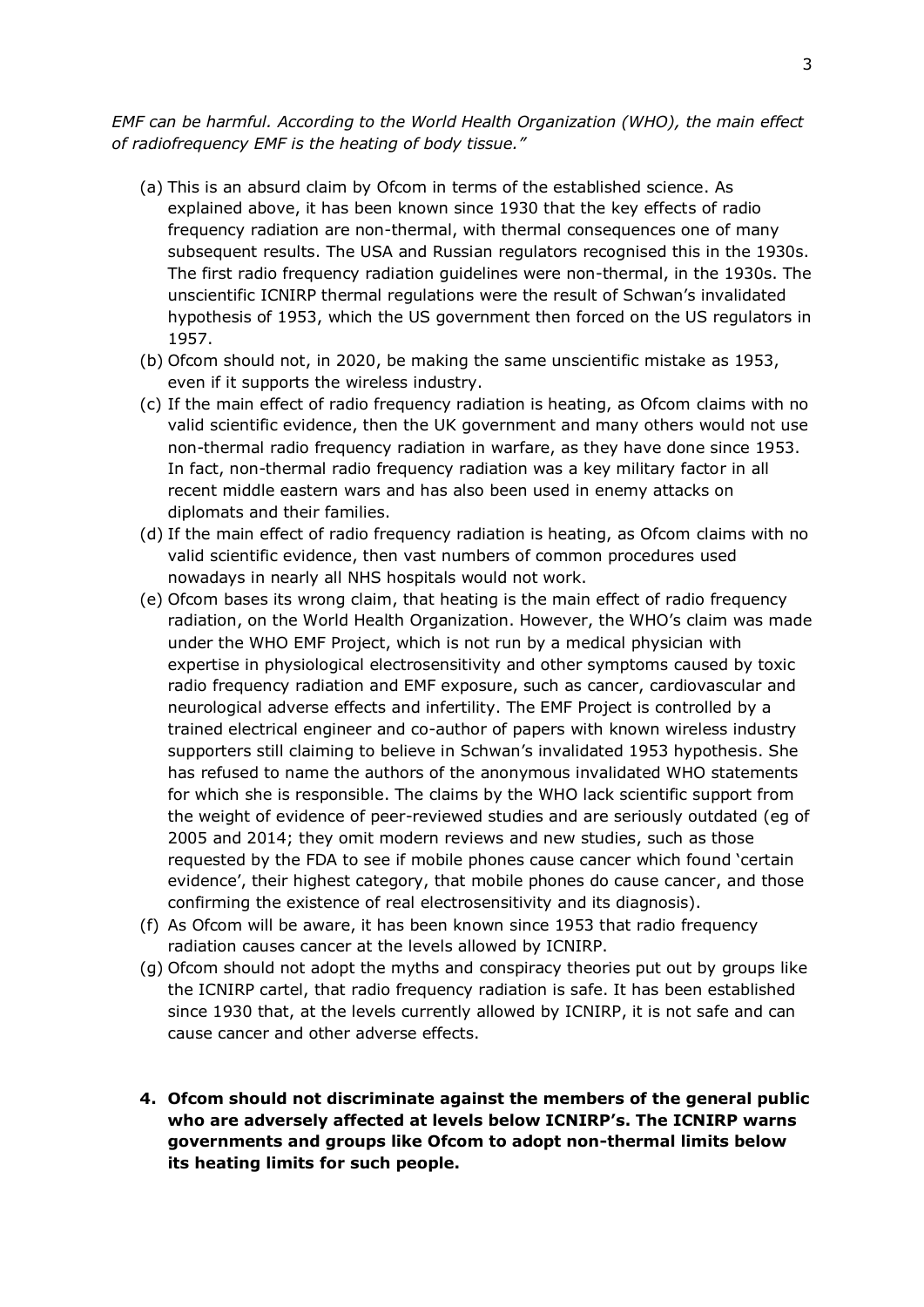Ofcom states:

*"2.9 Ofcom authorises and manages use of the radio spectrum in the UK. In performing that role, we take into account the advice on EMF exposure from the relevant public health authorities such as Public Health England (PHE). PHE's main advice about radio waves is that the guidelines of the International Commission on Non-Ionising Radiation Protection (ICNIRP) should be adopted for limiting exposure."*

- (a) It is appalling that in 2020 Ofcom is proposing to discriminate against people adversely affected by thermal limits by adopting ICNIRP 2020 guidelines for everyone. Instead, Ofcom should accommodate people adversely affected at levels below ICNIRP heating limits.
- (b) ICNIRP has stated that governments should adopt lower, non-thermal, limits to protect these members of the public.
- (c) ICNIRP stated in 2002 that governments will probably find it easier to protect these people by adopting non-thermal and long-term limits for all the population. Ofcom should do so.
- (d) This need for lower limits for parts of the general public were recognised by regulators in the USA in 1966. In the USSR and in many other countries they have adopted limits below ICNIRP to help resolve this known and scientifically established problem.
- (e) If Ofcom supports the adoption of ICNIRP then it must also support the right of people adversely affected below ICNIRP's heating standards not to be discriminated against. Ofcom should not be choosing to force such people to get cancer or electrosensitivity or heart attacks or tumours or other established effects of radio frequency radiation and EMFs.
- **5. Ofcom is wrong to imply that ICNIRP was set up to investigate the adverse effects of radio frequency radiation. The ICNIRP was set up as a 'front' by the radiation industry which aims to maximise the use of radiation. ICNIRP acts for the WHO which is legally subservient to the radiation industry and therefore cannot find any adverse effects.**

#### Ofcom states:

*"2.11 ICNIRP is a non-profit independent scientific organisation set up specifically to investigate possible adverse health effects from non-ionising radiation."*

- (a) Ofcom is factually wrong here again. The ICNIRP was set up as a 'front', as a spin-off of a radiation committee which had as an aim the maximisation of the use of radiation.
- (b) The 1996 WHO EMF Project, itself controlled by the wireless industry as explained above, was also set up to deal with majority scientific opposition to its invalidated heating hypothesis. In particular, the WHO EMF Project was designed to deal what the wireless industry regarded as the EMF 'issue' or 'problem', namely that by 1995 it was established that radio frequency radiation can break DNA, a precursor of cancer, and that radio frequency radiation can cause electromagnetic hypersensitivity.
- (c) The WHO delegated radio frequency radiation guidelines to the ICNIRP yet the WHO since 1959 has been legally subservient to the radiation industry and cannot adopt any standards not approved by the radiation industry, so ICNIRP is also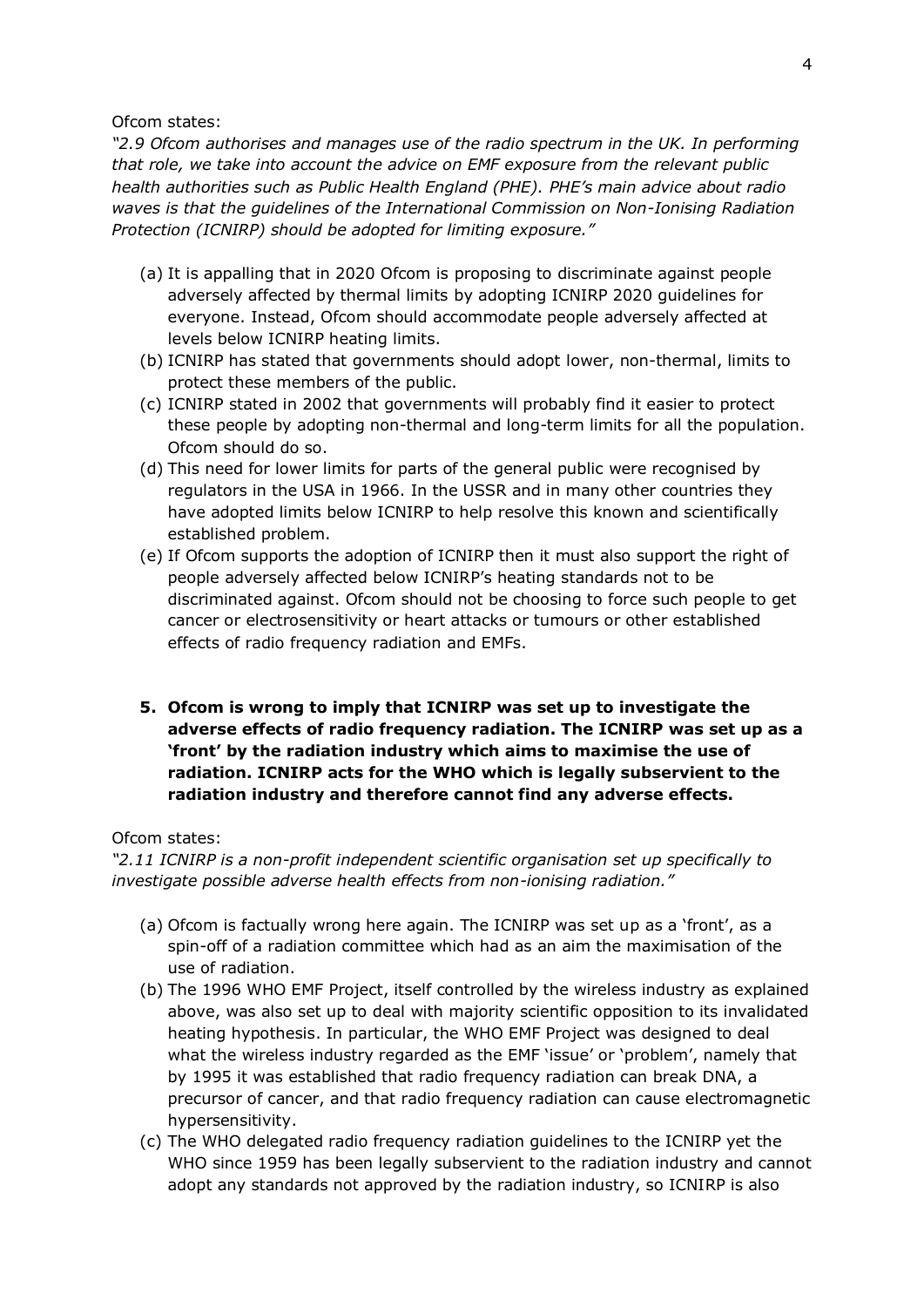required to comply with the myth that radio frequency radiation is safe. Therefore any investigation by ICNIRP into the established adverse health effects will always have to end up by ICNIRP denying them.

- (d) The ICNIRP does not actively undertake scientific investigations into the adverse health effects of radio frequency radiation, but rather reviews some selected studies in an attempt to justify its unscientific and unprotective guidelines.
- (e) The current chair of the ICNIRP is a psychologist and is not an expert in diagnosing real physiological electrosensitivity.
- (f) Since 2005 the ICNIRP has followed the WHO EMF Project in confusing electrosensitivity, known in the scientific literature since 1743, with psychological electrophobia, a different condition known since 1903. Only about 1% of people with electrosensitivity also have electrophobia. Children and unaware adults who suffer from real electrosensitivity cannot have electrophobia or suffer the nocebo effect. This is because such children and unaware adults have not been exposed to prior cognitive conditioning, a requirement for suffering from electrophobia.
- (g) As explained above, the military and many governments would not use nonthermal radio frequency radiation in warfare or against civilians if it had no effect. The military has done so since 1953, using the same effects or symptoms of radio frequency radiation as people experience from mobile phones, cordless phones, Wifi, wireless smart meters and phone masts. These effects have been proved beyond all reasonable doubt, including in research carried out by DARPA.
- (h) The same symptoms can be experienced by a few people from geomagnetic effects such as sferics, thunderstorms, the aurora, and solar flares or pulses from sunspots. These adverse human effects have been known since the  $18<sup>th</sup>$  century, so ICNIRP is simply wrong here, when supporting the ICNIRP whose members promulgate myths and fictitious theories that radio frequency radiation is safe.
- (i) An ICNIRP chairperson stated that people should be able to choose long-term non-thermal limits, rather than ICNIRP's short-term heating limits, if they wished. If Ofcom follows ICNIRP, it should also follow this ICNIRP statement and ensure that people affected by RFR and EMFs can choose appropriate guidelines.
- **6. Ofcom is wrong to state that ICNIRP guidelines provide protection from known health effects. Adverse non-thermal effects have been known since 1743 but the ICNIRP guidelines still deny these, so the ICNIRP guidelines do not provide protection from known health effects, the opposite of what Ofcom states.**

#### Ofcom states:

*"2.12 The ICNIRP Guidelines … provide protection from exposure to EMF based on known health effects."*

As explained above, adverse health effects to EMF at non-thermal levels have been known since 1743. It is absurd to claim that the ICNIRP guidelines protect from these known adverse effects, since ICNIRP still denies these established effects, against the majority-viewpoint and mainstream scientific evidence.

#### **7. PHE has adopted the wrong guidelines.**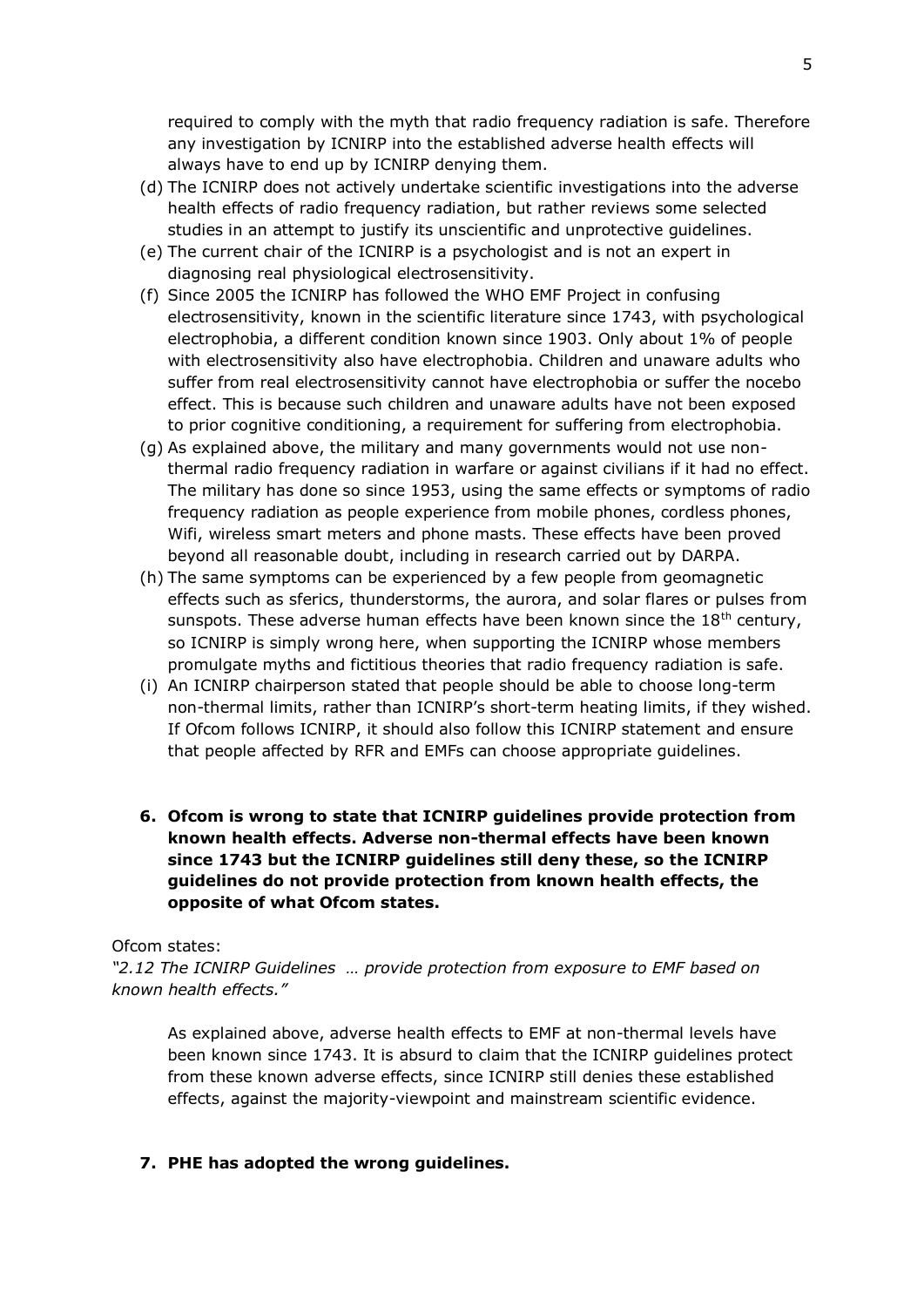Ofcom states:

*"2.18 As noted above, PHE's advice is that EMF exposure should comply with the ICNIRP Guidelines. PHE notes that: "… These regulatory areas all consider the international guidelines".*

- (a) PHE does not state which international guidelines. ICNIRP's were voted obsolete in 2008 by a large majority of the EU Parliament. In 2020 the ICNIRP guidelines were raised significantly in order to allow the exceptionally high levels of radiation exposure required by 5G.
- (b) ICNIRP guidelines have at least three basic and major faults:
	- they are averaged, when experts require peak electric fields to be the key metric;
	- they are for 6 or 30 minutes, but most people work or sleep near a mast or smart meter or in Wifi for over 6 or 30 minutes and effects can be cumulative;
	- they are based on Schwan's arbitrary short-term heating-only fallacy of 1953. These mistakes were recognised in the 1930s by the majority of expert scientists.
- (c) Instead, Ofcom and PHE should adopt international long-term and non-thermal guidelines such as Bioinitiative, EUROPAEM, IGNIR or Seletun.

## **8. Ofcom compares levels with the wrong guidelines**

Ofcom states:

*"2.23 The results of these measurements - published on our website - have consistently shown that EMF levels are well within the ICNIRP general public limits. In April 2020, we published the updated results of EMF exposure measurements at publicly accessible locations near 5G-enabled mobile phone base stations. The highest level measured was approximately 1.5% of the ICNIRP general public limits."*

- (a) As explained above, limits based on the invalidated heating hypothesis, averaged, and for only 6 or 30 minutes, are irrelevant to most established health effects, since most people sleep, work or live in one area with eg Wifi, near a phone mast or a radiation smart meter, for longer than 6 or 30 minutes.
- (b) The following table shows the difference in evaluation between the use of ICNIRP invalidated limits and an example of majority-viewpoint international guidelines:

|                                                                                                                     | DCMS Ofcom 60 GHz measurements, Liverpool (2020)<br>Power Density (µW/m <sup>2</sup> )<br>$100,000 \mu W/m^2 = 0.1 W/m^2$ |                                   |                |                                   |                      |                                       |                      |  |  |  |
|---------------------------------------------------------------------------------------------------------------------|---------------------------------------------------------------------------------------------------------------------------|-----------------------------------|----------------|-----------------------------------|----------------------|---------------------------------------|----------------------|--|--|--|
| <b>Distance</b>                                                                                                     | Back-<br>ground                                                                                                           | <b>DCMS Ofcom</b><br>measurements |                | <b>IGNIR (2018)</b>               |                      | <b>ICNIRP (2020)</b>                  |                      |  |  |  |
| Metres                                                                                                              | Safe<br>Level                                                                                                             | Average                           | <b>Maximum</b> | Long-term<br>Non-thermal<br>Limit | Average<br>(percent) | Short-term<br><b>Heating</b><br>Limit | Average<br>(percent) |  |  |  |
| 1.5m                                                                                                                | 0.000001                                                                                                                  | 118,800                           | 125,800        | $*100$                            | 118,800 %            | 40,000,000                            | 0.29%                |  |  |  |
| 5m                                                                                                                  |                                                                                                                           | 2,600                             | 3,100          |                                   | 2,600 %              |                                       | 0.0065 %             |  |  |  |
| * The IGNIR limit is 1 µW/m <sup>2</sup> or 100 times lower for children, pregnant women, the elderly and the sick. |                                                                                                                           |                                   |                |                                   |                      |                                       |                      |  |  |  |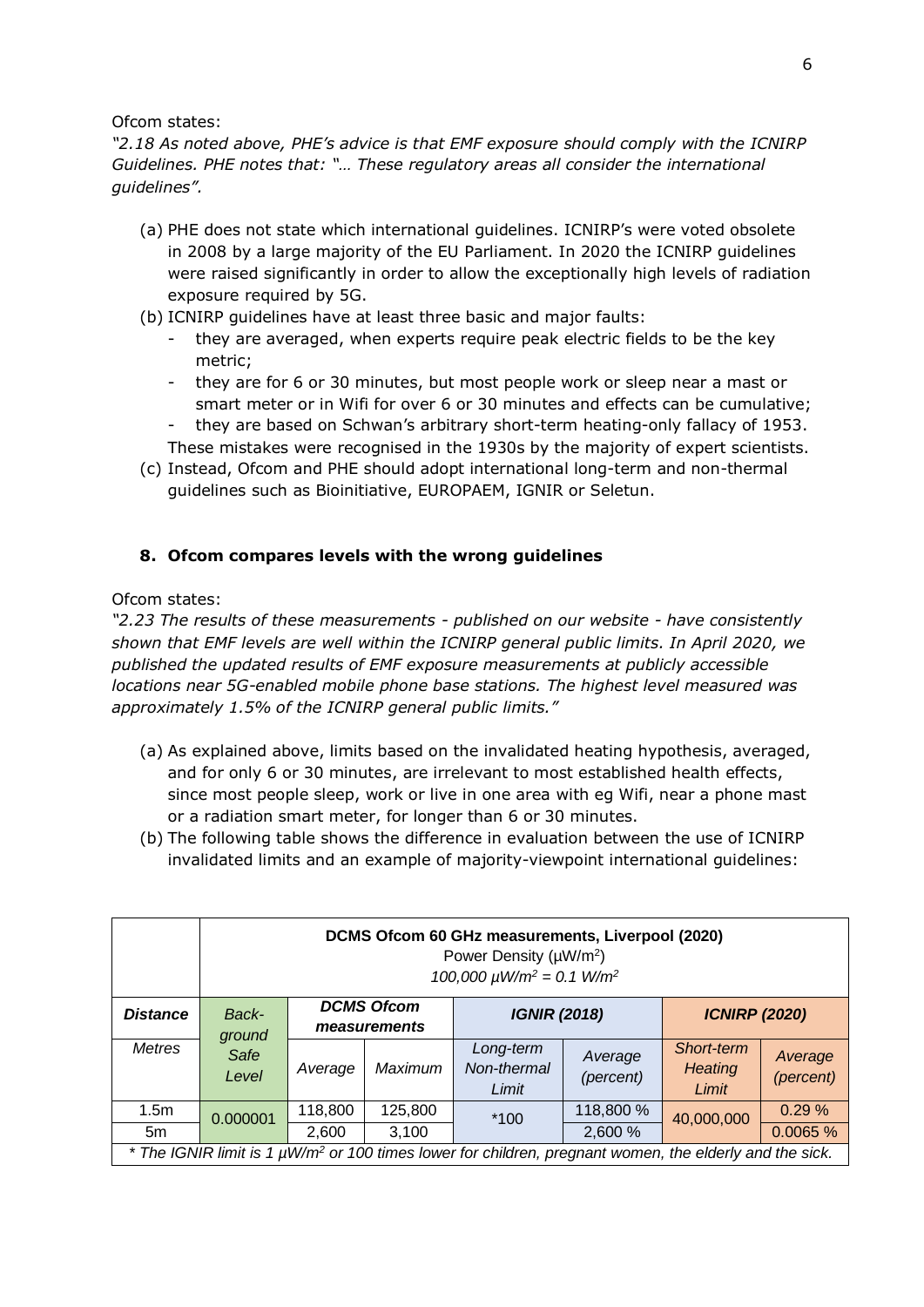**9. Ofcom should not follow PHE's flawed advice and ICNIRP's members' myths about radio frequency safety. Ofcom should follow majority-viewpoint science and mainstream experts instead.**

#### Ofcom states:

*"3.64 However, Ofcom is not responsible for setting EMF safety levels. As an expert health body, PHE takes the lead on public health matters associated with EMF exposure, including in relation to 5G. The judgements about health matters that some respondents are urging Ofcom to make to do not fall within our remit and it would not be appropriate for us to adopt a different approach to that of PHE."*

- (a) It is absurd for Ofcom to follow PHE's invalid advice. Ofcom admits it is not an expert health body, so it should follow an expert health body, not PHE whose members belong to ICNIRP which was set up by the radiation industry to maximise radiation levels as required by the WHO under the WHO's legal agreement with the radiation industry in 1959 (see above).
- (b) Instead, Ofcom should follow health experts in the area of radio frequency radiation. PHE does not have a single employee or adviser who is a medical expert in diagnosing real physiological electrosensitivity.
- (c) PHE claims to review the relevant science through its COMARE committee. COMARE was set up in 1985 as a 'front' to protect the radiation industry, but also admits that it has handed over this responsibility of reviewing the science to ICNIRP.
- (d) PHE relied until 2017 on a similar committee, AGNIR, set up in 1990 as another 'front' under Sir Richard Doll to try to refute the scientific evidence on EMFs and radio frequency radiation. Doll was at that time being paid to support industries like asbestos, organophosates and other carcinogenic industries and was used as a spokesperson to try to plead for high levels of EMFs and wireless radiation.
- (e) PHE was forced to disband AGNIR in 2017 after a paper was published showing PHE's conflicts of interest with ICNIRP and how, like ICNIRP, when some 70-80% of studies showed adverse effects, PHE/AGNIR still claimed that radio frequency radiation and EMFs were somehow 'safe', despite the overwhelming evidence against them.
- (f) Instead of following PHE's unscientific advice and viewpoint, Ofcom should instead follow the international majority-viewpoint and mainstream experts (see references at the end).
- **10.Ofcom should follow employers using the Health & Safety at Work 1974 to protect employees at levels below ICNIRP by removing mobile phones, Wifi and exposure to masts etc. to provide safe environments; Ofcom should follow law courts and tribunals recognising real electrosensitivity and should therefore adopt appropriate and protective international limits instead of the unprotective ICNIRP limits; Ofcom should recognise and inform the public that underwrites refuse to insure radio frequency radiation risks, or do so only in a high-risk category like asbestos;**

**Ofcom should inform the public that radio frequency radiation and EMFs are 2B carcinogens;**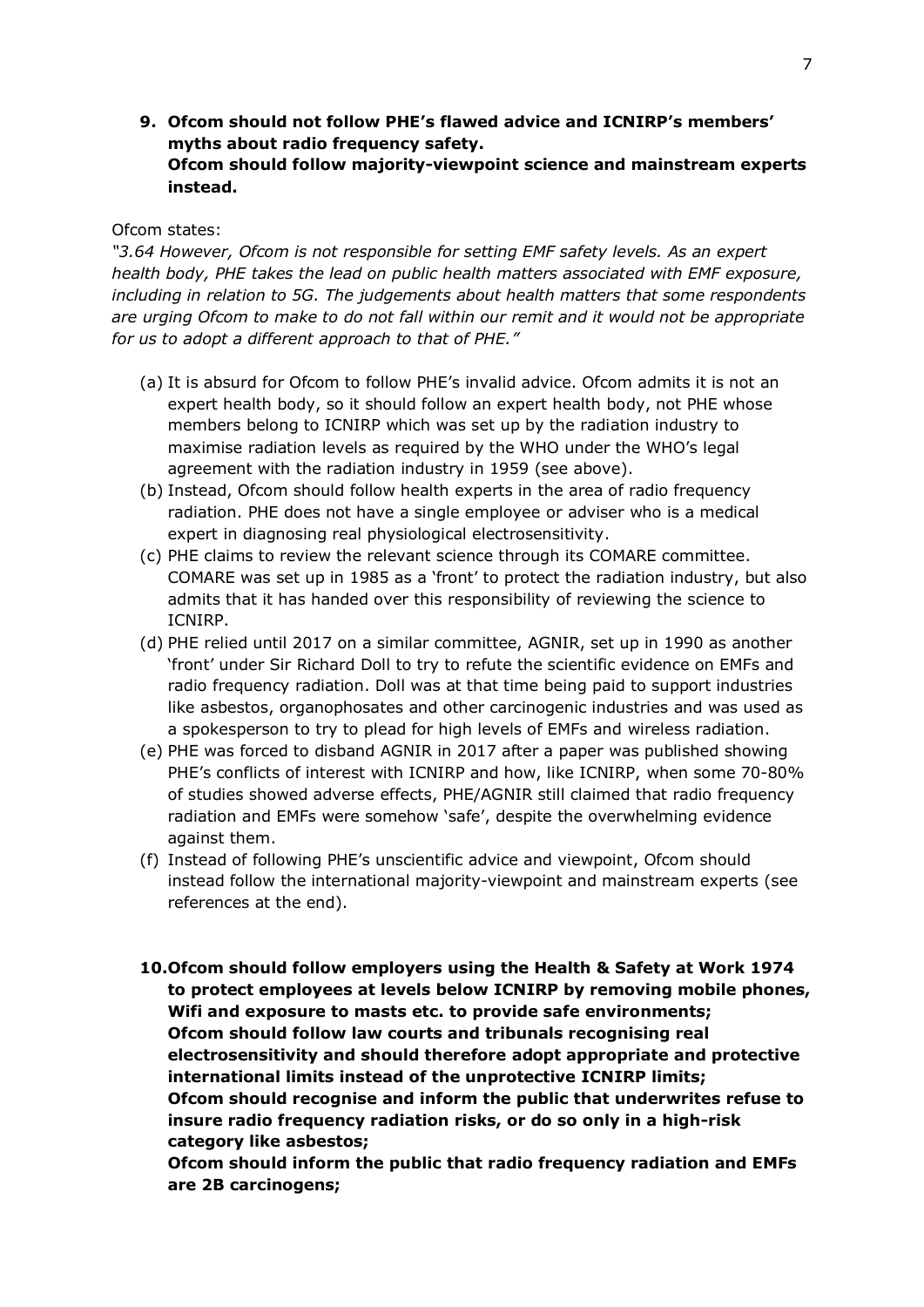## **Ofcom should explain to people who are harmed by PHE/ICNIRP's unscientific and unprotective limits how they can acquire appropriate legal redress;**

**Ofcom should not be both an advocate of radio frequency radiation and the regulator which selects the wrong guidelines.**

#### Ofcom states:

*"3.65 It remains the case that the advice from PHE is that EMF exposure should comply with ICNIRP Guidelines. We have therefore decided to adopt this principle in our EMFrelated condition."*

- (a) This statement by Ofcom appears to ignore the cases since 2006 where employers in the UK have had to remove mobile phones and Wifi and prevent exposure to nearby masts to ensure the health and safety of their employees.
- (b) In addition, courts and tribunals in the UK since 2012 and also around the world have recognised that people suffer real electrosensitivity and are harmed by radio frequency radiation and EMFs below ICNIPR's guidelines and that therefore the ICNIRP guidelines are not protective of the general public.
- (c) Ofcom should adopt appropriate international guidelines, as explained above, recognising the harmful effects of radio frequency radiation known since the 1930s in order to protect the general population. See the table below:

| Back-                                            |      | <b>Majority mainstream guidelines</b> |                        | <b>Minority industry guidelines</b>     |                  |                        |  |  |  |
|--------------------------------------------------|------|---------------------------------------|------------------------|-----------------------------------------|------------------|------------------------|--|--|--|
| ground                                           |      | <b>Bioinitiative, EUROPAEM, IGNIR</b> |                        | <b>ICNIRP</b>                           |                  |                        |  |  |  |
| (safe)                                           |      | Basis: majority scientific evidence   |                        | Basis: arbitrary invalidated hypothesis |                  |                        |  |  |  |
| levels                                           |      | Long-term and short-term              |                        | Short-term only                         |                  |                        |  |  |  |
|                                                  |      | Non-thermal and heating               |                        | <b>Heating only</b>                     |                  |                        |  |  |  |
|                                                  |      | Peak                                  |                        | Averaged over 6 or 30 minutes           |                  |                        |  |  |  |
| $\mu$ W/m <sup>2</sup>                           | Date |                                       | $\mu$ W/m <sup>2</sup> | Date                                    |                  | $\mu$ W/m <sup>2</sup> |  |  |  |
| 0.000001                                         | 1935 | <b>USSR</b>                           | 100,000                | 1953                                    | Schwan's mistake | 100,000,000            |  |  |  |
|                                                  | 1972 | Poland                                | 1,000                  | 1998                                    | <b>ICNIRP</b>    | 10,000,000             |  |  |  |
|                                                  | 2012 | <b>Bioinitiative</b>                  | 3                      | 2020                                    | <b>ICNIRP</b>    | 40,000,000             |  |  |  |
|                                                  | 2018 | <b>IGNIR</b>                          | $*1$                   |                                         |                  |                        |  |  |  |
| *Children, pregnant women, the elderly, the sick |      |                                       |                        |                                         |                  |                        |  |  |  |

- (d) Ofcom should also explicitly recognise and inform all the general public that underwriters refuse to insure all radio frequency radiation risks, or do so only in a high-risk category like asbestos.
- (e) Ofcom should also specify from whom members of the public should seek redress when the ICNIRP limits mean that they suffer adverse effects which can result in them losing their job, losing their home, losing their family or even losing their life from known effects like cancer and cardiovascular and neurological effects, and infertility, as well as electrosensitivity.
- (f) Ofcom states that it does not have any health expertise. PHE has no health experts with relevant medical experience in this field of real electrosensitivity symptoms. This deliberate lack of government expertise denies those harmed by radio frequency radiation and EMFs any remediation or help. According to a UKgovernment sponsored survey, millions of citizens in the UK are affected by radio frequency radiation and EMFs. Some 800,000 (1.2%) are severely affected. In 2020 a caring society might be expected to follow the established science,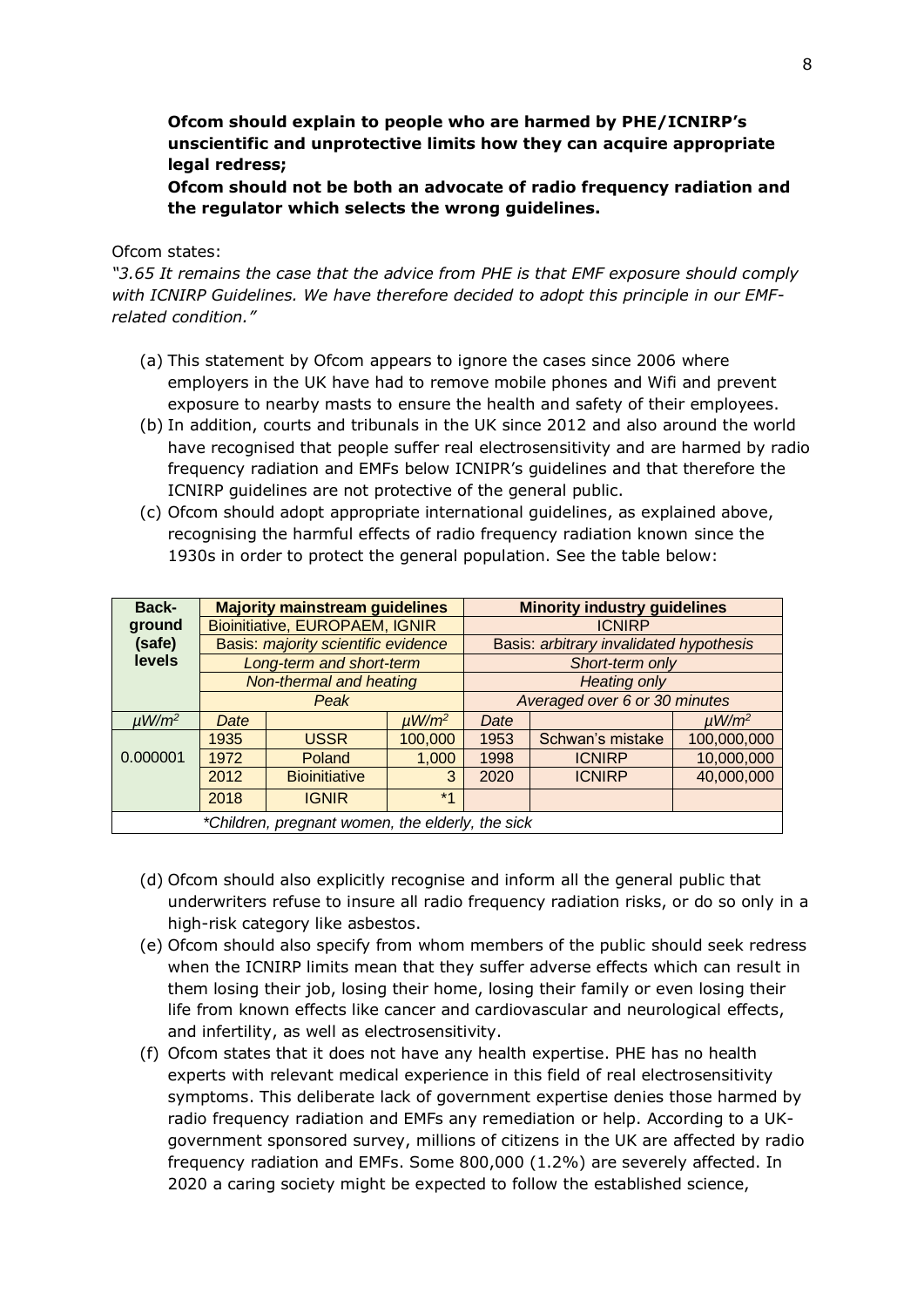recognise the health effects of radio frequency radiation and EMFs below ICNIRP limits, and try to safeguard these people. The ES-UK Newsletters over the last 12 years give numerous of accounts of people harmed by ICNIRP's unprotective limits. Hundreds of websites around the world also provide evidence that ICNIRP's unscientific and unprotective limits cause harm to millions of people.

- (g) Civilised societies ought to put the environment and all people's health and safety before the profits of a small number and a polluting industry. This raises questions about Ofcom's role in being both advocate of radio frequency radiation and regulator in choosing the guidelines for radio frequency radiation.
- (h) Ofcom should be required to act in accordance with the established majority science since the 1740s, and not promote ICNIRP's unscientific myths claiming that concerns about radio frequency radiation, as in 5G, are 'completely unfounded' (Anon. '5G mobile technology', August 27 2020), especially since it admits it lacks the capability to evaluate known health effects. In fact, there are thousands of papers and studies showing known adverse health effects from radio frequency radiation and EMFs.

The following questions are unanswered by Ofcom's Statement of October 2020:

- 1. Do unelected officials in Ofcom have the right to choose to follow PHE/ICNIRP's unscientific and unprotective short-term heating-only limits voted obsolete in 2008 by the EU Parliament, instead of following the appropriate long-term and non-thermal limits of international groups like Bioinitiative, EUROPAEM, IGNIR and Seletun?
- 2. Do unelected officials in Ofcom have the right to choose to deprive people of their health, livelihood, families, homes and even their lives, because Ofcom has chosen to follow unscientific advice from PHE and from ICNIRP, a private cartel set up to protect the wireless industry and not people's health?
- 3. Do unelected officials in Ofcom have the right to deny the established science showing harm from radio frequency radiation and EMFs? They cannot claim ignorance, since this harm has been established since the 1740s in the published literature.
- 4. Does Ofcom have a duty to protect the general public from the established longterm and non-thermal harm from radio frequency radiation and EMFs, or is Ofcom allowed to be complicit in deliberately and knowingly harming the 800,000 people in the UK who are severely affected by radio frequency radiation and EMFs?
- 5. If Ofcom knowingly and deliberately chooses to follow PHE/ICNIRP's unprotective limits instead of the safer long-term international limits, should officials in Ofcom be prosecuted under common law like malefactors who knowingly assault innocent and unprotected individuals?
- 6. If Ofcom knowingly assaults innocent citizens in the UK by adopting PHE/ICNIRP's unscientific and unprotective limits which experts say are the result of scientific misconduct, should ministers and officials in Ofcom be held responsible under the Nuremberg Code, since ICNIRP has said that the rollout of 5G is an experiment, clearly on non-consenting or unaware people, and it is known that radio frequency radiation can cause cancer, electrosensitivity, cardiovascular and neurological effects and infertility, thus contravening the Nuremberg Code in several ways?
- 7. If Ofcom chooses to adopt PHE/ICNIRP's unprotective limits instead of the international protective limits, is Ofcom open to legal redress for the 800,000